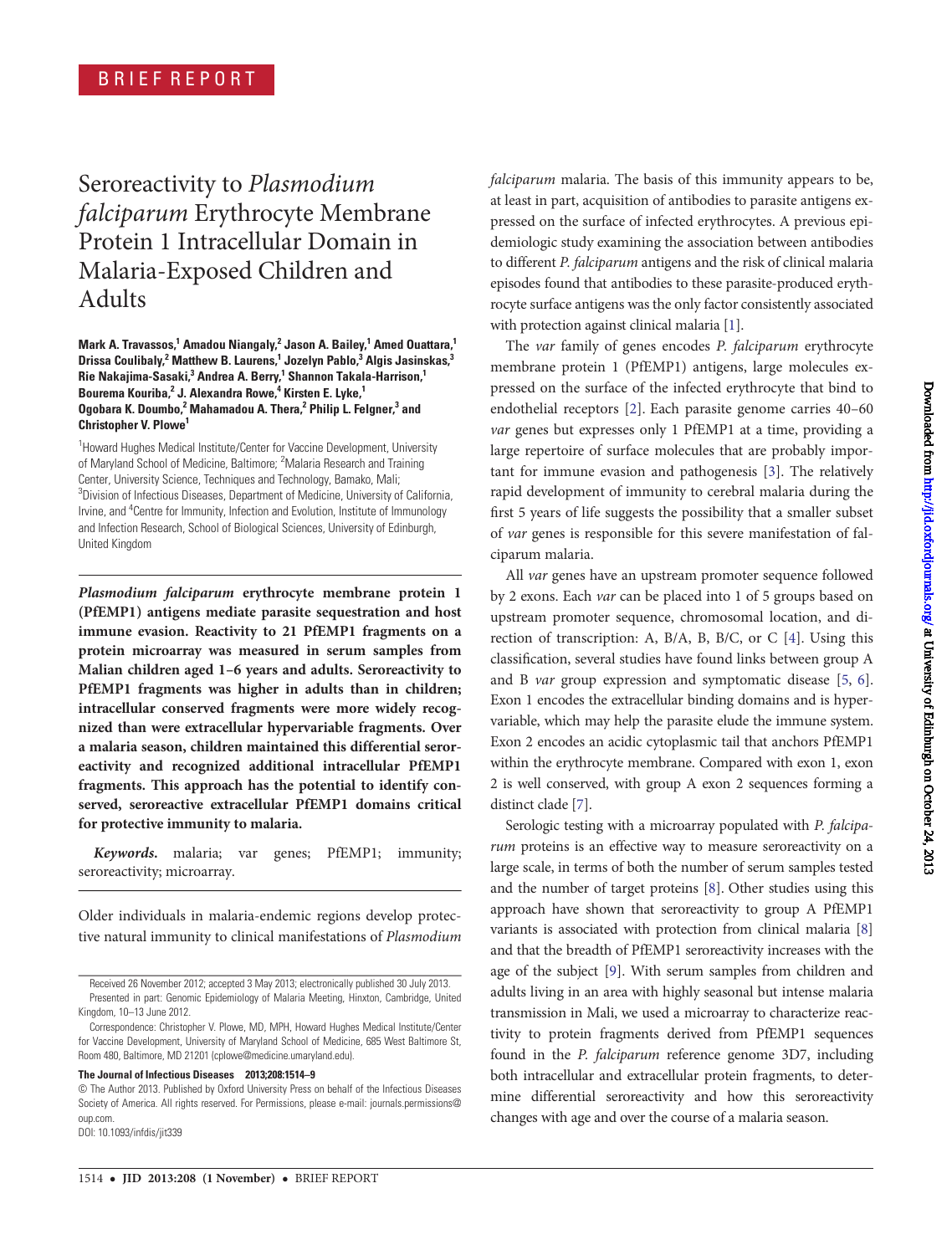## **METHODS**

A microarray was populated with P. falciparum protein fragments encoded by either exon 1 or exon 2 of var genes in the reference genome 3D7 ([Supplementary Data](http://jid.oxfordjournals.org/lookup/suppl/doi:10.1093/infdis/jit339/-/DC1); [Supplementary](http://jid.oxfordjournals.org/lookup/suppl/doi:10.1093/infdis/jit339/-/DC1) [Figure 1](http://jid.oxfordjournals.org/lookup/suppl/doi:10.1093/infdis/jit339/-/DC1)). Array construction [[10](#page-4-0), [11\]](#page-4-0) included (1) polymerase chain reaction amplification of complete or partial P. falciparum open reading frames, (2) in vivo recombination cloning in Escherichia coli, (3) in vitro transcription or translation, and (4) chip printing. Each microarray contained 3 standard controls, as described elsewhere [[9](#page-4-0)]. The PfEMP1 fragments were selected based on their successful amplification and cloning.

#### Antibody Profiling

Arrays were probed with serum from 25 children aged 1–6 years and 18 adults, all residing in Bandiagara, Mali, where malaria transmission is intense and sharply seasonal. Serum from 32 presumably malaria-naive US blood donors served as controls. Malian serum samples included samples collected from the same individuals before and after the malaria transmission season. Serum sample and slide preparations were performed as described elsewhere [\[10,](#page-4-0) [11](#page-4-0)].

Serum samples were obtained from adults (2005 malaria season) and children (2007 malaria season) enrolled as control volunteers in vaccine trials conducted in compliance with the International Conference on Harmonisation Good Clinical Practices, the Declaration of Helsinki, and Malian regulatory requirements (ClinicalTrials.gov NCT00308061 and NCT0035 8332) [[12,](#page-4-0) [13](#page-5-0)]. The protocols were approved by institutional review boards of the University of Bamako Faculty of Medicine, the University of Maryland, Baltimore, and the US Army Surgeon General. Written informed consent was obtained for screening and enrollment in the trials. Verbal consent of illiterate parents or guardians was provided and documented using thumbprints and verified by independent witnesses.

Raw signal intensity was reduced by 2 standard deviations above the mean for the no-DNA negative control [\[9\]](#page-4-0) to define significant fluorescence intensity [\[8\]](#page-4-0). Positive seroreactivity for a protein fragment was defined as antibody binding producing a fluorescence intensity of ≥5000.

Seroprevalence refers to the proportion of serum samples that were reactive to a protein fragment or group of protein fragments, reported as means. Unmatched seroprevalence comparisons were made with the  $\chi_2$  test. Paired comparisons of seroprevalence for extracellular versus intracellular protein fragments were performed with a 2-tailed McNemar test.

The magnitude of seroreactivity (fluorescence intensity) was compared between serum samples only for the same protein fragment, not across protein fragments. Paired comparisons of pre- and postseason seroreactivity magnitude were performed with the Wilcoxon signed rank test. Unmatched comparisons of seasonal differences in seroreactivity between children and adults were performed with a 2-sample Kolmogorov-Smirnov test. For all tests, significance was set at  $P < .05$ , without correction for multiple comparisons. Statistical analyses were performed using MYSTAT 12 software (Systat Software, Inc., version 12.02.00).

# RESULTS

Serum samples from malaria-exposed children recognized significantly more extracellular and intracellular-derived PfEMP1 protein fragments than did samples from malaria-naive controls (Figure [1](#page-2-0)), for both samples obtained before (extracellular,  $P = .004$ ; intracellular,  $P < .001$ ) and those obtained after (extracellular,  $P = .04$ ; intracellular,  $P < .001$ ) the malaria season. Likewise, serum samples from malaria-exposed adults recognized significantly more PfEMP1 extracellular and intracellular protein fragments than did samples from malaria-naive controls, for both pre- and postseason samples (all 4 comparisons,  $P < .001$ ). Serum samples from malaria-exposed adults recognized more PfEMP1 fragments (both extracellular and intracellular) than did samples from malaria-exposed children, again for both pre- and postseason samples (all 4 comparisons,  $P < .001$ ). Seroreactivity was significantly greater in adults than in children in both preand postseason samples for a majority of intracellular PfEMP1 fragments (Figure [2](#page-3-0)A) but for only a minority of extracellular protein fragments (Figure [2](#page-3-0)B).

#### Seroprevalence of Exon Groups in Children

Serum samples from malaria-exposed children reacted strongly to a limited number of PfEMP1 protein fragments. This enhanced seroreactivity was demonstrated for a higher proportion of intracellular than extracellular protein fragments, both before (8.9% vs 1.5%;  $P < .001$ ) and after (16.7% vs 1.2%;  $P < .001$ ) the malaria season. The proportion of recognized intracellular protein fragments increased after the malaria season ( $P = .007$ ), but the proportion did not change for extracellular protein fragments.

## Seroprevalence of Exon Groups in Adults

Malaria-exposed adults had greater seroreactivity to intracellular than to extracellular PfEMP1 fragments, both before and after the malaria season (both  $P < .001$ ). The proportions of recognized extracellular and intracellular protein fragments did not differ significantly between pre- and postseason serum samples.

#### Magnitude of Seroreactivity

Compared with matched preseason serum samples, children's serum samples obtained after the malaria season reacted intensely to intracellular PfEMP1 fragments overall (Figure [2](#page-3-0)A;  $n = 161$ ;  $P < .001$ ) and significantly for 3 of 7 individual intracellular protein fragments, but not to extracellular fragments (Figure [2](#page-3-0)B). This was true for intracellular protein fragments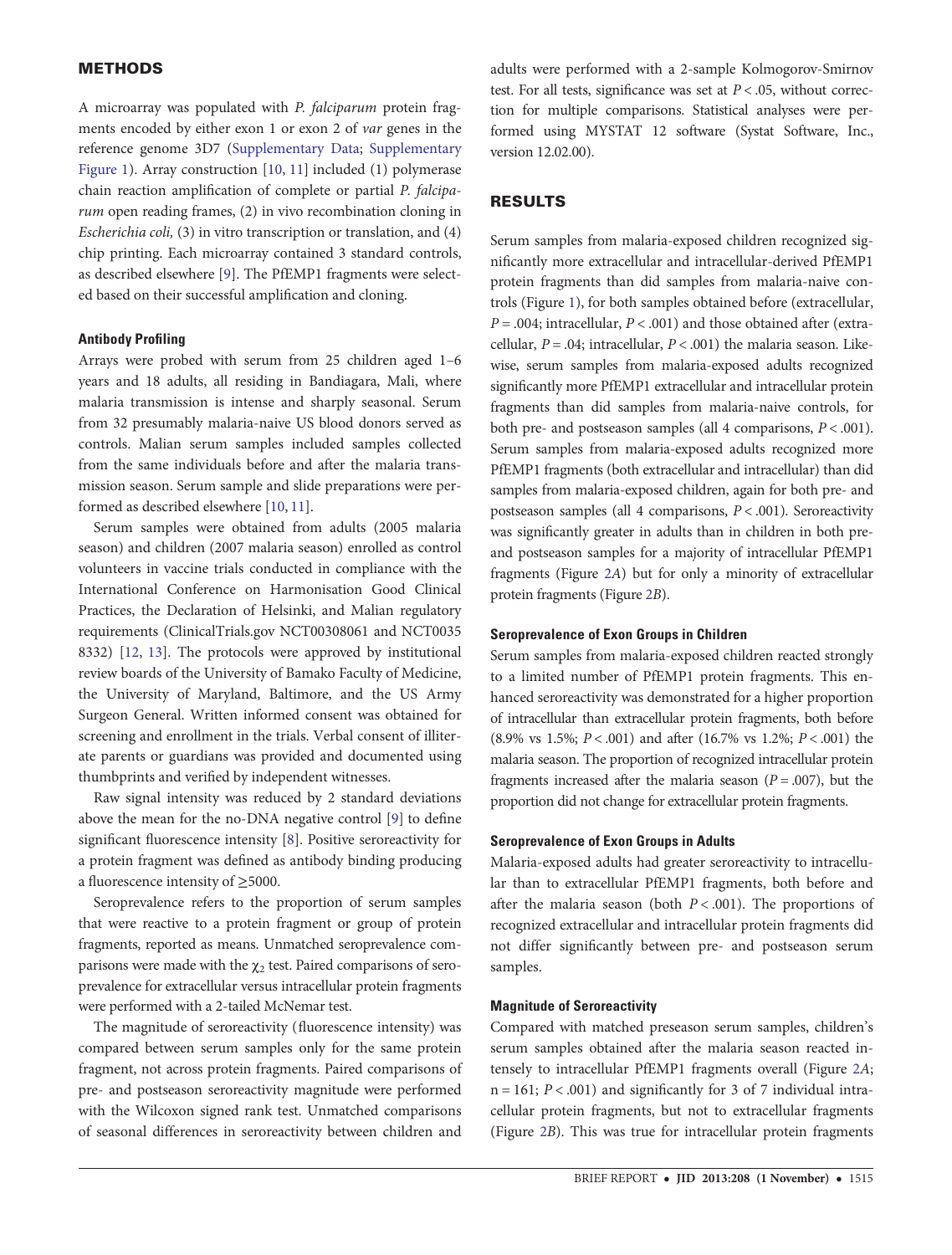<span id="page-2-0"></span>

Figure 1. A peptide microarray containing 21 protein fragments from Plasmodium falciparum erythrocyte membrane protein 1 (PfEMP1) variants encoded by the reference genome 3D7 was probed with serum samples from 25 children and 18 adults from Bandiagara, Mali, and from 32 healthy North American blood donors with no known exposure to malaria. Signal intensities were quantified and are shown on the heat map (green indicates weakest intensity; red, strongest; black, intermediate). Each column displays the seroreactivity profile of 1 serum sample, labeled by participant at the bottom, and each row displays the seroreactivity profile of an individual protein fragment. Protein fragments from intracellular and extracellular PfEMP1 variants are labeled on the right, segregated by PfEMP1 groups. Samples from malaria-endemic individuals included 2 time points, before and after malaria season. Pediatric serum samples from children are ordered by increasing age, ranging from 1 to 6 years at enrollment.

from both PfEMP1 groups A ( $n = 46$ ;  $P = .009$ ) and C ( $n = 92$ ;  $P = .004$ ). No such differences were seen with matched adult serum samples. The mean fluorescence intensity did not uniformly increase for extracellular protein fragments over the course of the malaria season for either children or adults.

## Seroreactivity to Extracellular and Intracellular Protein Fragments From the Same PfEMP1 Variant

Before the malaria season, children's serum samples were as likely to recognize intracellular PfEMP1 fragments as corresponding extracellular fragments from the same variant. After the malaria season, in contrast, significant seroreactivity was demonstrated against the intracellular protein fragment but not against the corresponding extracellular fragment for 3 PfEMP1 variants, including the 2 group A– and 1 group B/A–derived protein fragments tested (all 3 comparisons,  $P = .03$ ).

Before the malaria season, adult seroreactivity to intracellular protein fragments for 6 PfEMP1 variants was more common than seroreactivity to the corresponding extracellular protein fragments, including protein fragments derived from both group A (3 comparisons,  $P = .002$ ,  $P = .001$ ,  $P = .001$ ) and group C (3 comparisons,  $P = .002$ ,  $P = .039$ ,  $P = .001$ ). After the malaria season, adult seroreactivity to the same 6 intracellular protein fragments was more common than seroreactivity to the corresponding extracellular protein fragments from the same PfEMP1

variant (3 group A comparisons,  $P = .002$ ,  $P = .0002$ ,  $P = .002$ ; 3 group C comparisons,  $P = .004$ ,  $P = .012$ ,  $P = .012$ ). One of these variants, PF08\_0141, encoded by a group A var gene, also had differential exon seroreactivity in serum samples from children after the malaria season (Figure [2](#page-3-0)A). No additional changes in differential exon seroreactivity for adult serum samples were detected. Extracellular PfEMP1 fragments were not recognized more commonly than corresponding intracellular fragments from the same PfEMP1 variant in children or adults at either time point.

# **DISCUSSION**

Both children and adults living in an area of intense seasonal malaria transmission had measureable seroreactivity to PfEMP1 fragments derived from the conserved region exon 2, which encodes the intracellular cytoplasmic tail of PfEMP1. In contrast, protein fragments derived from exon 1, encoding the hypervariable extracellular region, were relatively unrecognized by serum samples from both children and adults. Over the course of a malaria season, children's seroreactivity to intracellular PfEMP1 fragments consistently increased, and they acquired seroreactivity to additional intracellular group A protein fragments, suggestive of acquired immunity. In contrast, the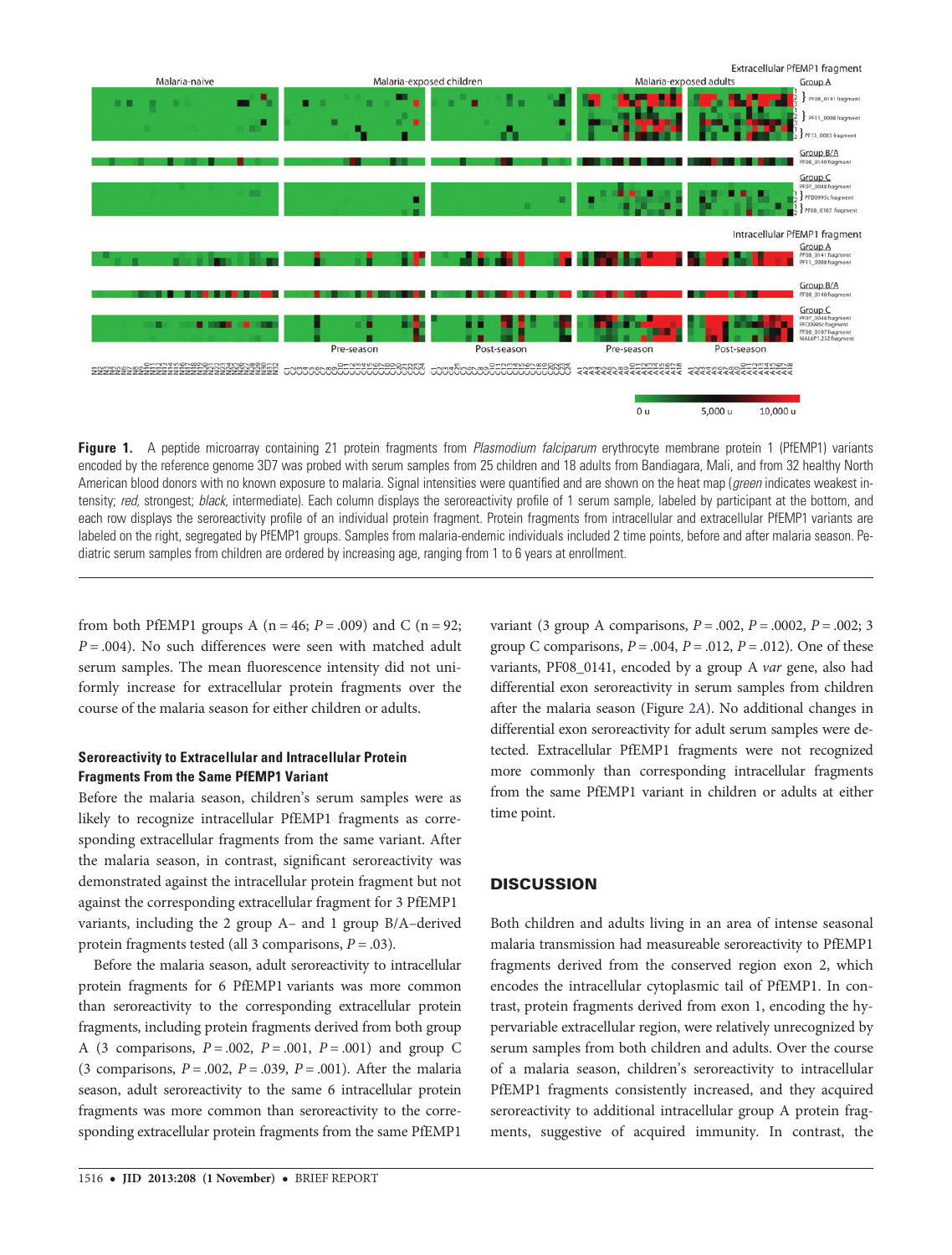<span id="page-3-0"></span>

Figure 2. Mean fluorescence intensities of serum samples from children and adults before and after malaria season for each intracellular (A) and extracellular (B) Plasmodium falciparum erythrocyte membrane protein 1 (PfEMP1) fragment. Triangles represent PfEMP1 fragments for which serum samples from adults were significantly more seroreactive than those from children, both before and after the malaria season. \*P< .05 for difference in the seasonal change in mean fluorescence intensity between serum samples from children and those from adults (Kolmogorov-Smirnov test); this difference was not significant for any extracellular PfEMP1. Error bars indicate standard errors.

proportion of intracellular PfEMP1 fragments recognized by adults over the course of a malaria season remained the same.

Children had weaker seroreactivity to intracellular PfEMP1 fragments than adults but had increased seroreactivity to these

fragments after a malaria season. The PfEMP1 intracellular domain is thought to be shielded from the immune system but may become exposed when infected erythrocytes are lysed. Individuals probably acquire seroreactivity to particular intracellular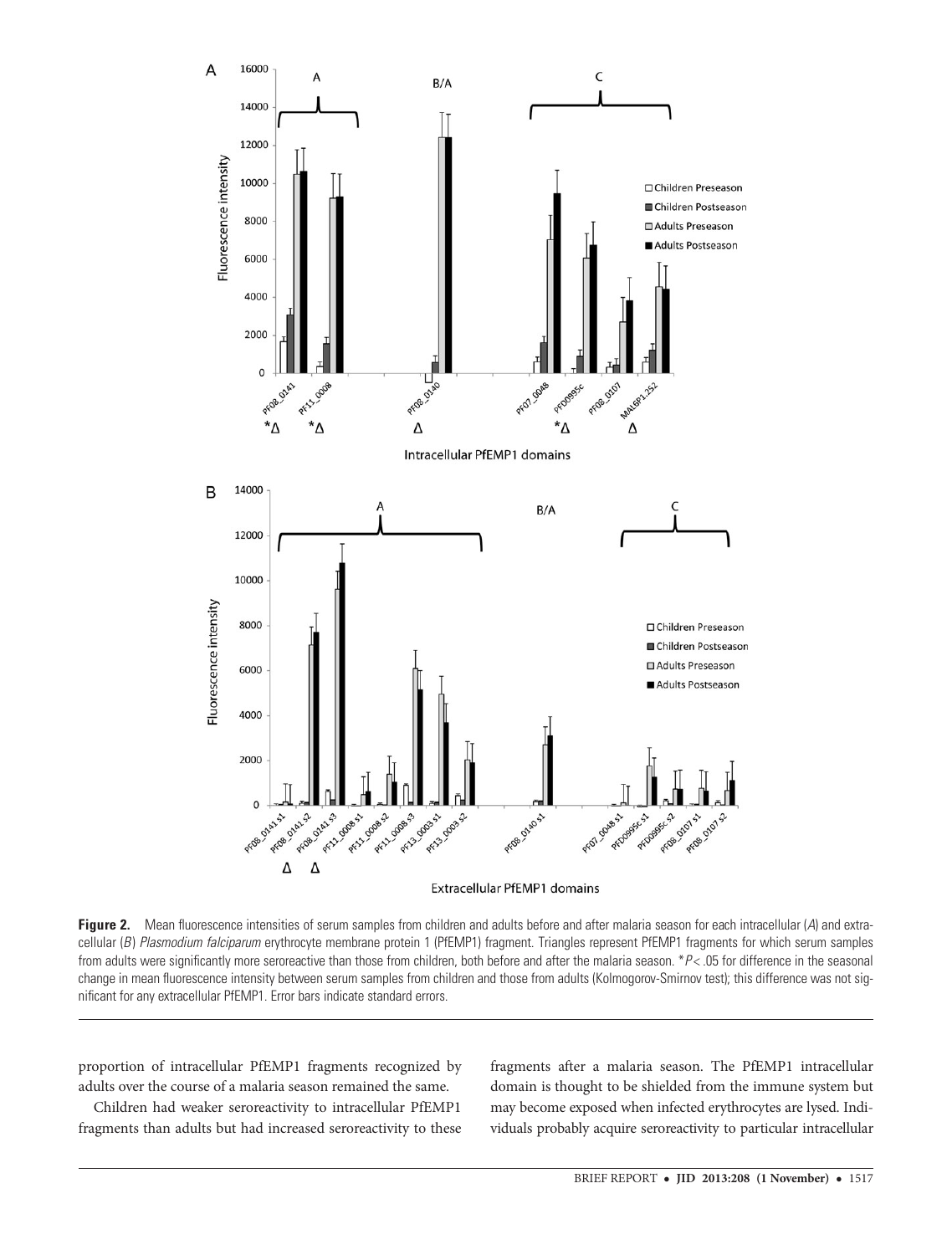<span id="page-4-0"></span>domain subgroups rapidly because of sequence conservation, whereas serorecognition of particular extracellular domains may be less likely owing to their hypervariability. Alternatively, technical issues may have contributed to the differential recognition of intracellular and extracellular PfEMP1 fragments in our study. The extracellular regions of PfEMP1 are cysteine rich and composed of domains with a complex Duffy binding–like fold [7]. Expression of PfEMP1 Duffy binding–like domains in E. coli is challenging [\[14\]](#page-5-0), and reduced recognition of PfEMP1 fragments could result from incorrectly folded protein fragments. However, 2 findings mitigate this concern. First, the observed differential PfEMP1 serorecognition patterns confirmed what we predicted based on malaria exposure history, namely, that adults would have broader serorecognition of PfEMP1 protein fragments than children and that postseason serum samples would have broader serorecognition than preseason samples in both age groups. Second, a previous validation of this approach demonstrated a correlation in seroreactivity between well-characterized P. falciparum proteins used as vaccine candidates and the same proteins expressed through the rapid translation E. coli system that we used to generate protein fragments, both spotted on a microarray [8].

The hypervariable regions encoded by exon 1 probably present extreme antigenic diversity to the host immune system, hindering serorecognition and rapid clearance of parasitized erythrocytes. Such a role for antigenic diversity in pathogens is seen across taxa, including bacteria (eg, Neisseria meningitides), protozoans (eg, Trypanosoma brucei), and fungi (eg, Pneumocystis jiroveci). However, it remains possible that within these hypervariable regions, antigenically conserved epitopes are shared by subsets of PfEMP1 types that are the targets of straintranscending antibodies [[15](#page-5-0)]. The method described herein has the potential to identify broadly recognized conserved epitopes within hypervariable domains that could be important targets of protective immunity.

A protein microarray is a powerful tool to identify seroreactive domains of polymorphic malaria antigens, shedding light on the acquisition of natural immunity to malaria. With appropriate clinical data, this approach could be used to identify extracellular PfEMP1 domains critical for the development of protective immunity to malaria, which may serve as targets for a vaccine. Such studies would ideally include larger numbers of samples from diverse malaria-endemic settings, multiple time points, and a more exhaustive catalog of PfEMP1 fragments.

### Supplementary Data

[Supplementary materials](http://jid.oxfordjournals.org/lookup/suppl/doi:10.1093/infdis/jit339/-/DC1) are available at The Journal of Infectious Diseases online ([http://jid.oxfordjournals.org/\)](http://jid.oxfordjournals.org/). Supplementary materials consist of data provided by the author that are published to benefit the reader. The posted materials are not copyedited. The contents of all supplementary data are the sole responsibility of the authors. Questions or messages regarding errors should be addressed to the author.

#### Notes

Acknowledgments. We thank Danzele Coulibaly, Sekouba Mariko, and Moctar Traore for administrative support; Nicole Eddington and Carey Martin for technical and administrative support; Yukun Wu for statistical advice; the team of the Bandiagara Malaria Project in Bandiagara for their dedication; and the community of Bandiagara, Mali.

Financial support. This work was supported by the Howard Hughes Medical Institute; the National Institute of Allergy and Infectious Diseases (NIAID; cooperative agreement U19AI065683); the Fogarty International Center, National Institutes of Health (training grant D43TW001589); the Doris Duke Charitable Foundation (Distinguished Clinical Scientist Award to C. V. P. and Clinical Scientist Development Award to K. E. L.); a Burroughs Wellcome Fund/American Society of Tropical Medicine and Hygiene postdoctoral fellowship (M. A. Travassos); the Wellcome Trust (grant 084226 to J. A. R.); and International Centers for Excellence in Malaria Research cooperative agreements from NIAID (grants U19AI089672 [Southeast Asia] and U19AI089686 [Southwest Pacific] to P. L. F.).

Potential conflicts of interest. P. L. F. holds patents related to technology applied in this study and has stock positions with Antigen Discovery. All other authors report no potential conflicts.

All authors have submitted the ICMJE Form for Disclosure of Potential Conflicts of Interest. Conflicts that the editors consider relevant to the content of the manuscript have been disclosed.

#### **References**

- 1. Marsh K, Otoo L, Hayes RJ, Carson DC, Greenwood BM. Antibodies to blood stage antigens of Plasmodium falciparum in rural Gambians and their relation to protection against infection. Trans R Soc Trop Med Hyg 1989; 83:293–303.
- 2. Rowe JA, Claessens A, Corrigan RA, Arman M. Adhesion of Plasmodium falciparum-infected erythrocytes to human cells: molecular mechanisms and therapeutic implications. Expert Rev Mol Med 2009; 11:e16.
- 3. Kraemer SM, Smith JD. A family affair: var genes, PfEMP1 binding, and malaria disease. Curr Opin Microbiol 2006; 9:374–80.
- 4. Gardner MJ, Hall N, Fung E, et al. Genome sequence of the human malaria parasite Plasmodium falciparum. Nature 2002; 419:498–511.
- 5. Kyriacou HM, Stone GN, Challis RJ, et al. Differential var gene transcription in Plasmodium falciparum isolates from patients with cerebral malaria compared to hyperparasitaemia. Mol Biochem Parasitol 2006; 150:211–8.
- 6. Warimwe GM, Keane TM, Fegan G, et al. Plasmodium falciparum var gene expression is modified by host immunity. Proc Natl Acad Sci U S A 2009; 106:21801–6.
- 7. Rask TS, Hansen DA, Theander TG, Gorm PA, Lavstsen T. Plasmodium falciparum erythrocyte membrane protein 1 diversity in seven genomes—divide and conquer. PLoS Comput Biol 2010; 6:e1000933: 1–23.
- 8. Crompton PD, Kayala MA, Traore B, et al. A prospective analysis of the Ab response to Plasmodium falciparum before and after a malaria season by protein microarray. Proc Natl Acad Sci U S A 2010; 107:6958–63.
- 9. Barry AE, Trieu A, Fowkes FJ, et al. The stability and complexity of antibody responses to the major surface antigen of Plasmodium falciparum are associated with age in a malaria endemic area. Mol Cell Proteomics 2011; 10:M111.
- 10. Davies DH, Liang X, Hernandez JE, et al. Profiling the humoral immune response to infection by using proteome microarrays: highthroughput vaccine and diagnostic antigen discovery. Proc Natl Acad Sci U S A 2005; 102:547–52.
- 11. Doolan DL, Mu Y, Unal B, et al. Profiling humoral immune responses to P. falciparum infection with protein microarrays. Proteomics 2008; 8:4680–94.
- 12. Thera MA, Doumbo OK, Coulibaly D, et al. Safety and immunogenicity of an AMA-1 malaria vaccine in Malian adults: results of a phase 1 randomized controlled trial. PLoS One 2008; 3:e1465.